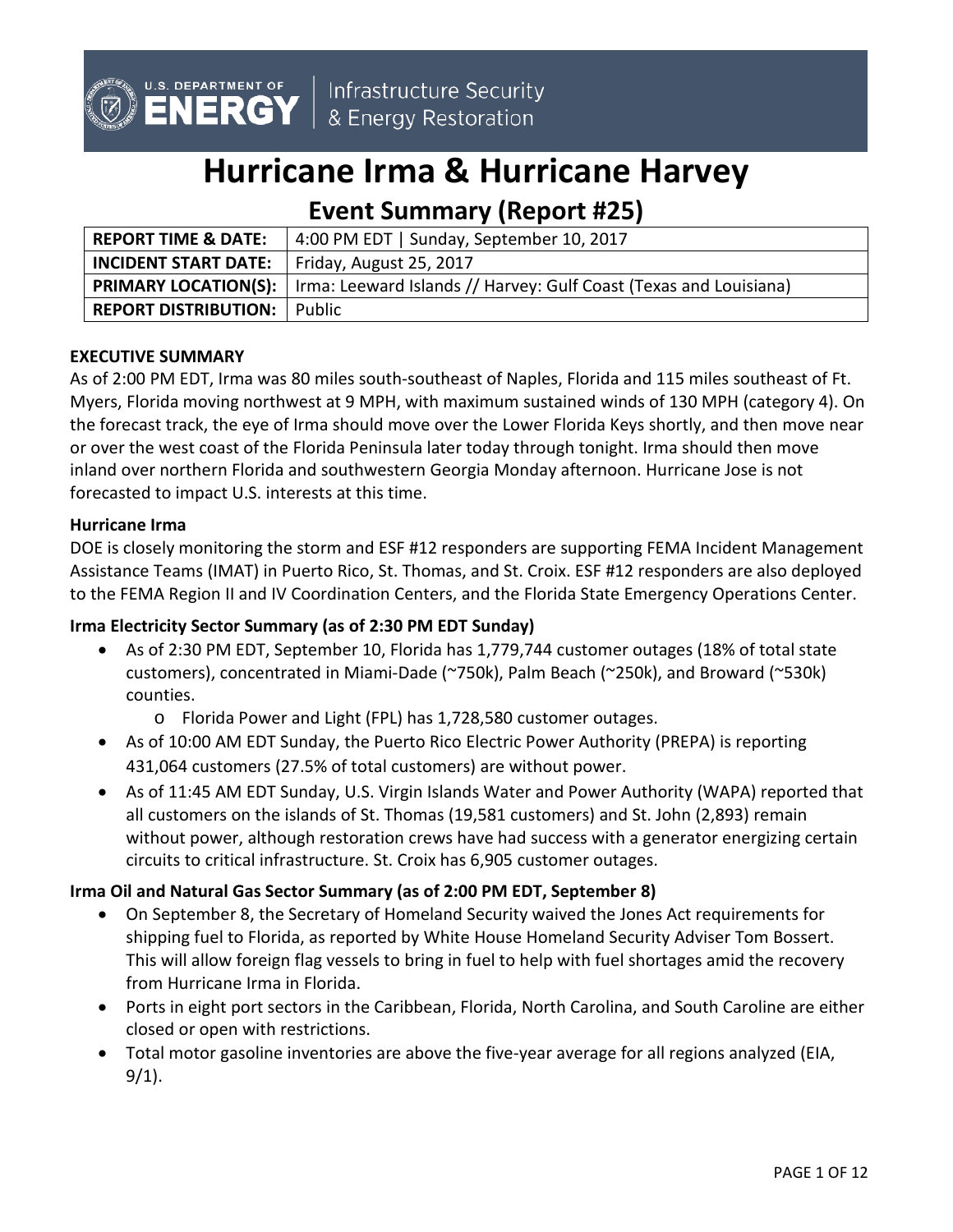# **HURRICANE IRMA INCIDENT OVERVIEW**

As of 2:00 PM EDT, Irma was 80 miles south-southeast of Naples, Florida and 115 miles south-southeast of Ft. Meyers, Florida moving northwest at 9 MPH, with maximum sustained winds of 130 MPH (category 4). Hurricane-force winds extend outward up to 80 miles and tropical storm-force winds extend up to 220 miles from the center. On the forecast track, the eye of Irma should move over the Lower Florida Keys shortly, and then move near or over the west coast of the Florida Peninsula later today through tonight. Irma should then move inland over northern Florida and southwestern Georgia Monday afternoon.

Hurricane Warning and the Storm Surge Warning are extended northward along the Florida coast to include the Florida Keys, Lake Okeechobee, Florida Bay, and around the southern Florida peninsula. A Tropical Storm Watch has been issued north of Fernandina Beach to Altamaha Sound, Georgia. Hurricane warnings remain in effect for most of the Bahamas. Tropical storm and hurricane conditions are expected to spread northward across the remainder of the warning areas through Monday. Hurricane watches and tropical storm warnings extend to outlying areas, including central Florida and Cuba.

Storm surge warnings are now in effect for Tampa Bay, the Florida Keys, and the Volusia/Brevard County Line southward around the Florida peninsula to the Suwanee river. Cape Sable in southern Florida is expected to see storm surges of up to 15 feet, while other shorelines can expect to see 2 to 10 feet. Ana Maria Island to Clearwater Beach, including Tampa Bay can expect 5 to 8 feet. North Miami Beach to Card Sound Bridge, including Biscayne Bay can expect 3 to 5 feet. North of North Miami Beach to Jupiter Inlet can expect 1 to 2 feet.

Through Wednesday, the upper Florida Keys into southeast Florida can expect 15 to 20 inches of rain accumulation, with isolated areas of up to 25 inches. The western Florida peninsula can expect 10 to 15 inches, with isolated areas up to 20 inches. Eastern Florida northward into coastal Georgia can expect 8 to 12 inches, with isolated areas of up to 16 inches. The Florida panhandle can expect 3 to 6 inches, with isolated 8 inches. Much of Georgia, South Carolina, and western North Carolina can expect 3 to 8 inches of rain accumulation, with isolated 12 inches. Southern Tennessee and eastern Alabama can expect 2 to 5 inches.





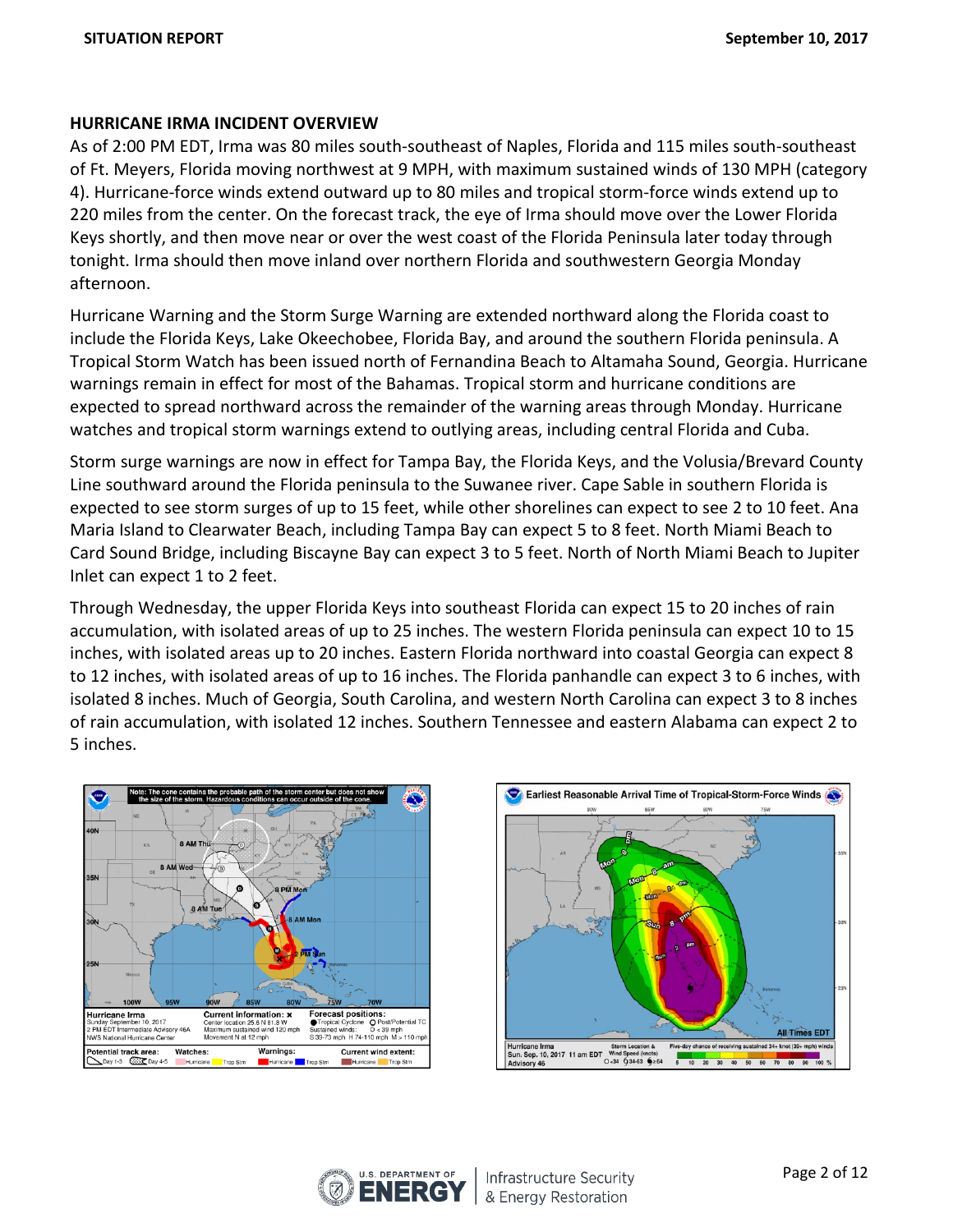# **Hurricane Irma**

# **ELECTRICITY SECTOR**

### **IMPACTS TO PUERTO RICO AND U.S. VIRGIN ISLANDS**

- As of 10:00 AM EDT Sunday, the Puerto Rico Electric Power Authority (PREPA) is reporting
	- 431,064 customers (27.5% of total customers) are without power.
		- o DOE is working closely with PREPA, the American Public Power Association, and FEMA on a plan to facilitate mutual aid for Puerto Rico.
- As of 11:45 AM EDT Sunday, U.S. Virgin Islands Water and Power Authority (WAPA) reported that all customers on the islands of St. Thomas (19,581 customers) and St. John (2,893) remain without power, although restoration crews have had success with a generator energizing certain circuits to critical infrastructure. These islands are interconnected and served by one electric grid. Damage assessments on St. Thomas have begun to determine impacts to the generation and distribution systems.
- As of 4:30 PM EDT Friday, the island of St. Croix has 6,905 outages. All underground feeders on the island of St. Croix are operational as WAPA continues restoration efforts.

| ELECTRICITY OUTAGES AS OF 10:00 AM EDT 09/10/2017 |                                                     |                                                                     |                             |  |  |
|---------------------------------------------------|-----------------------------------------------------|---------------------------------------------------------------------|-----------------------------|--|--|
| <b>Impacted State</b>                             | <b>Current Confirmed</b><br><b>Customer Outages</b> | <b>Percent of Confirmed State</b><br><b>Customers without Power</b> | 24-hr Peak Customer Outages |  |  |
| Puerto Rico                                       | 431,064                                             | 27.5%                                                               | 674,085                     |  |  |
| St. John                                          | 2,893                                               | 100%                                                                | 2,893                       |  |  |
| St. Thomas                                        | 19,581                                              | 100%                                                                | 19,581                      |  |  |
| St. Croix                                         | 6,905                                               | 31%                                                                 | 6,905                       |  |  |
| <b>Total</b>                                      | 460,443                                             |                                                                     |                             |  |  |

#### *\*There is no sum of the Peak Customer Outage column because peaks for individual utilities occur at different times; a total would not reflect peak outages.*

# **IMPACTS TO CONTINENTAL UNITED STATES**

- As of 2:30 PM EDT, September 10, Florida has 1,779,744 customer outages (18% of total state customers), concentrated in Miami-Dade (~750k), Palm Beach (~250k), and Broward (~530k) counties.
	- o Florida Power and Light (FPL) has 50,312 customer outages.
	- o Florida Keys El Coop Assn, Inc. has 2,202 customer outages.
	- o Duke Energy Florida Inc. has 2,157 customer outages.
- FPL has 17,000 personnel from over 30 states on standby to aid restoration efforts. FPL has stood up 22 staging sites in order to expedite restoration.
- ESF #12 responders at the RRCC in Region IV (Atlanta, GA) continue to facilitate the movement of restoration crews from Canada to Florida.

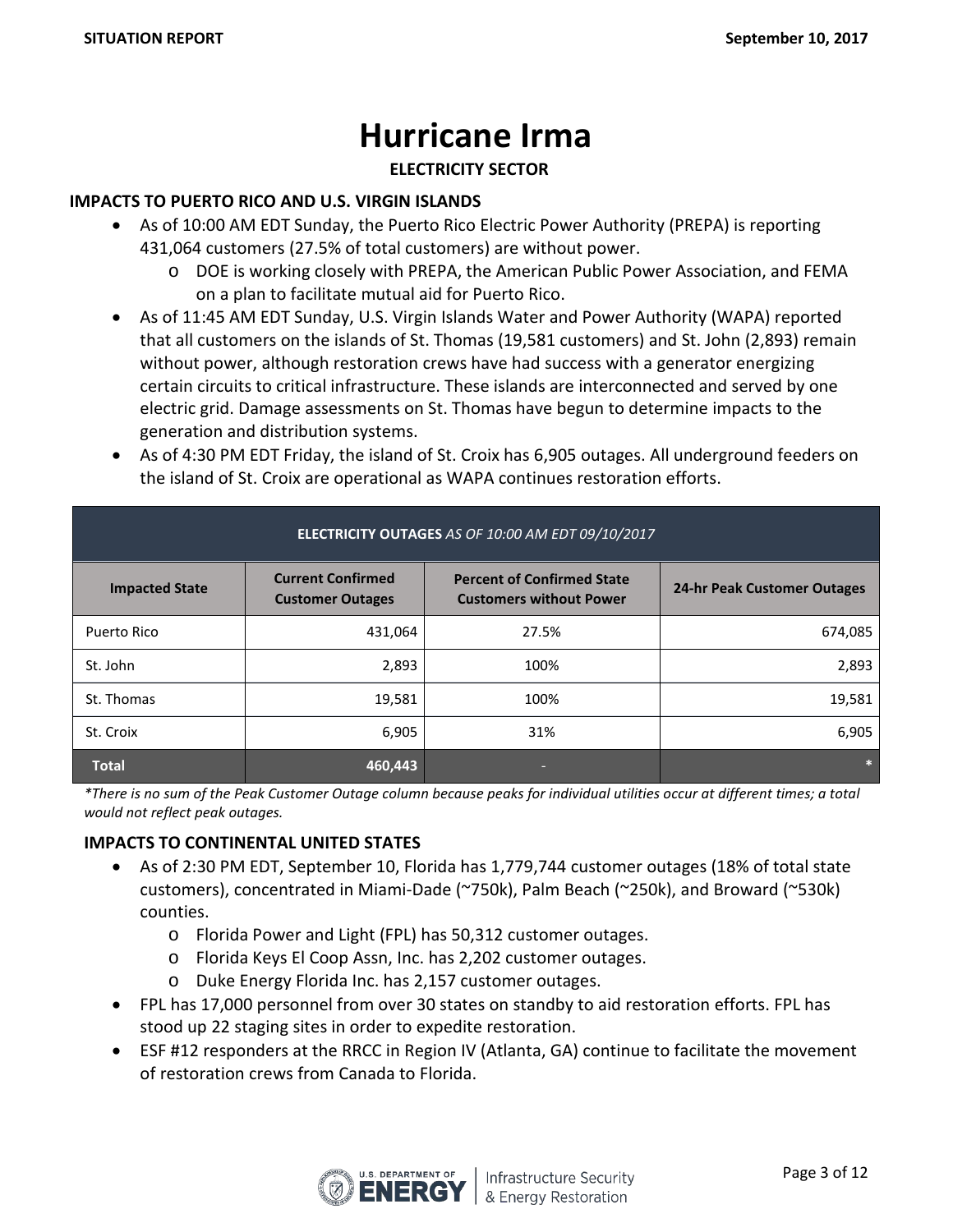• DOE remains in contact with the Nuclear Regulatory Commission (NRC) regarding nuclear generating facilities that may be impacted by Irma. The NRC is positioning additional on-site inspectors at the two plants in Florida and is considering sending inspectors to plants in other areas should the track of the storm indicate they be needed.

| ELECTRICITY OUTAGES AS OF 2:30 PM EDT 09/10/2017 |                                                     |                                                                     |                             |  |  |
|--------------------------------------------------|-----------------------------------------------------|---------------------------------------------------------------------|-----------------------------|--|--|
| <b>Impacted State</b>                            | <b>Current Confirmed</b><br><b>Customer Outages</b> | <b>Percent of Confirmed State</b><br><b>Customers without Power</b> | 24-hr Peak Customer Outages |  |  |
| Florida                                          | 1,779,744                                           | 18%                                                                 | 1,825,642                   |  |  |
| <b>Total</b>                                     | 1,799,744                                           |                                                                     |                             |  |  |

*\*There is no sum of the Peak Customer Outage column because peaks for individual utilities occur at different times; a total would not reflect peak outages.*

#### **OIL & GAS SECTOR**

#### **PORTS**

• The U.S. Coast Guard has set the following conditions for ports and waterways in the U.S. Southeast and Caribbean as a result of Hurricane Irma. Ports in eight port sectors are either closed or open with restrictions. Listed in the table are ports that receive petroleum products.

|                              | Status of Southeast and Caribbean Ports as of 02:00 PM EDT 09/10/2017 |                                                |                      |  |
|------------------------------|-----------------------------------------------------------------------|------------------------------------------------|----------------------|--|
| Port                         | <b>Receipts</b><br>$(b/d)^*$                                          | <b>Status</b>                                  | Date<br><b>Stamp</b> |  |
| <b>Sector Miami</b>          |                                                                       |                                                |                      |  |
| Port Everglades              | 298,000**                                                             | Port Condition Zulu. Closed.                   | 09/08/17             |  |
| Miami                        | 1,500                                                                 | Port Condition Zulu. Closed.                   | 09/08/17             |  |
| Port of Palm Beach           | 500                                                                   | Port Condition Zulu. Closed.                   | 09/08/17             |  |
| <b>Sector Key West</b>       |                                                                       |                                                |                      |  |
| <b>All Ports</b>             | $-$                                                                   | Port Condition Zulu, Closed.                   | 09/08/17             |  |
| <b>Sector St. Petersburg</b> |                                                                       |                                                |                      |  |
| Tampa                        | 273,700                                                               | Port Condition Zulu, Closed.                   | 09/09/17             |  |
| Port Manatee                 | 700                                                                   | Port Condition Zulu. Closed.                   | 09/09/17             |  |
| <b>Sector Jacksonville</b>   |                                                                       |                                                |                      |  |
| Port of Jacksonville         | 69,800                                                                | Port Condition Zulu. Closed.                   | 09/09/17             |  |
| Port Canaveral               | 32,200                                                                | Port Condition Zulu. Closed.                   | 09/09/17             |  |
| <b>Sector Mobile</b>         |                                                                       |                                                |                      |  |
| Mobile (AL)                  | 168,000                                                               | Port Condition X-Ray. Open with restrictions.  | 09/09/17             |  |
| Pascagoula (MS)              | (outbound)                                                            | Port Condition X-Ray. Open with restrictions.  | 09/09/17             |  |
| Pensacola (FL)               | 11,400                                                                | Port Condition Yankee. Open with restrictions. | 09/09/17             |  |
| Panama City (FL)             | 8,500                                                                 | Port Condition Zulu. Closed.                   | 09/10/17             |  |
| <b>Gulf Intercoastal</b>     | $\frac{1}{2}$                                                         | Port Condition Zulu (mm 205- mm 375)           | 09/10/17             |  |
| Waterway                     |                                                                       | Port Condition Yankee (mm 170- mm 205)         |                      |  |
|                              |                                                                       | Port Condition X-Ray (mm 45- mm 170)           |                      |  |
| <b>Sector Savannah</b>       |                                                                       |                                                |                      |  |

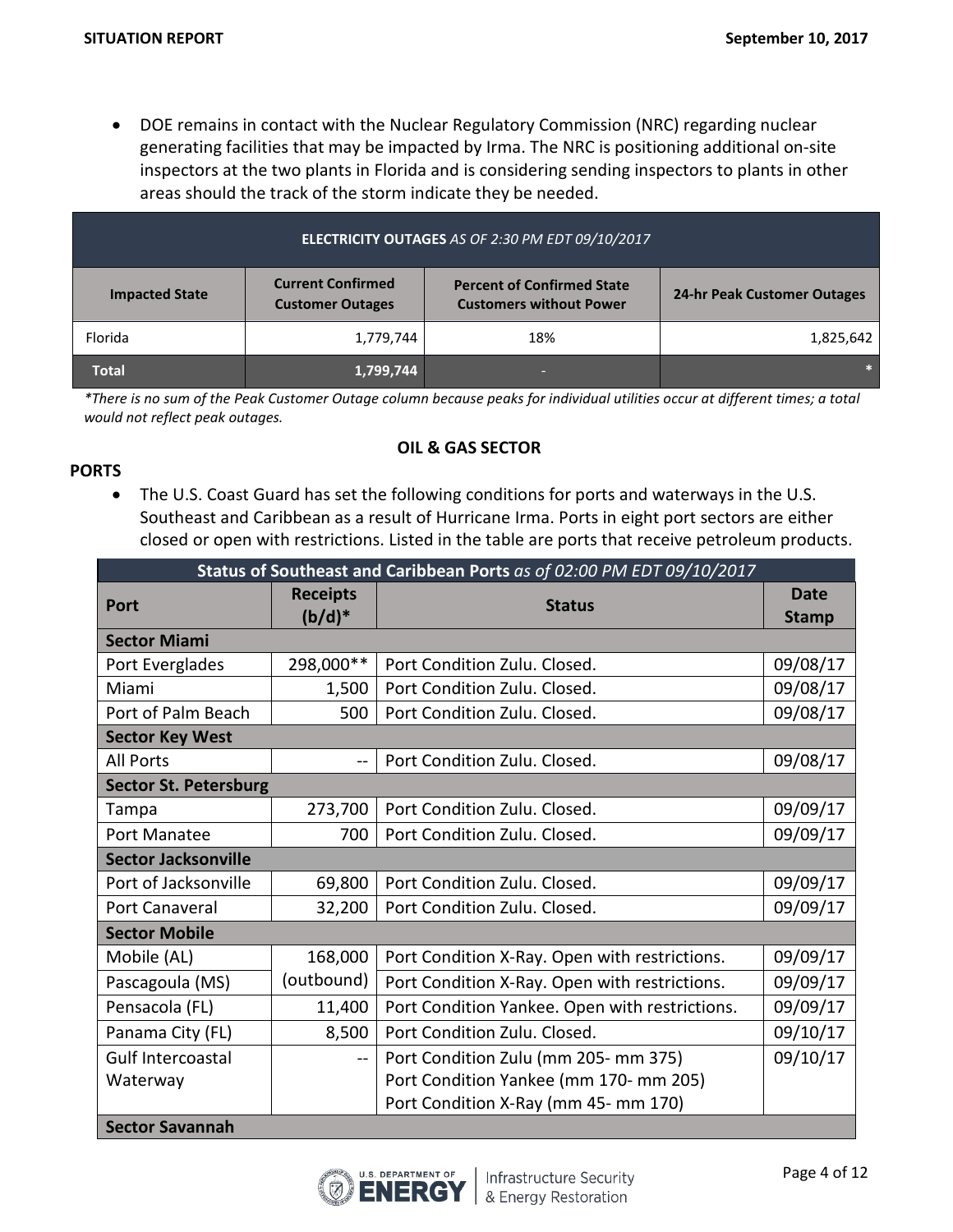|                              | Status of Southeast and Caribbean Ports as of 02:00 PM EDT 09/10/2017 |                                                   |                      |  |  |
|------------------------------|-----------------------------------------------------------------------|---------------------------------------------------|----------------------|--|--|
| <b>Port</b>                  | <b>Receipts</b><br>$(b/d)^*$                                          | <b>Status</b>                                     | Date<br><b>Stamp</b> |  |  |
| Savannah                     | 12,600                                                                | Port Condition Zulu. Closed.                      | 09/09/17             |  |  |
| <b>Sector Charleston</b>     |                                                                       |                                                   |                      |  |  |
| Charleston                   | 16,500                                                                | Port Condition X-Ray. Open with restrictions.     | 09/09/17             |  |  |
| <b>Sector North Carolina</b> |                                                                       |                                                   |                      |  |  |
| Wilmington                   | 11,500                                                                | Open.                                             | 09/09/17             |  |  |
| <b>Sector Hampton Roads</b>  |                                                                       |                                                   |                      |  |  |
| Hampton Roads                | 7,400                                                                 | Open.                                             | 09/06/17             |  |  |
| <b>Sector San Juan</b>       |                                                                       |                                                   |                      |  |  |
| <b>Puerto Rico Ports</b>     | 139,000**                                                             | Port Readiness Condition Four. Guayama is open    | 09/09/17             |  |  |
|                              |                                                                       | with restrictions. All other ports are open with  |                      |  |  |
|                              |                                                                       | no restrictions.                                  |                      |  |  |
| U.S. Virgin Islands          | 18,000**                                                              | Port Readiness Condition Four. Christiansted, St. | 09/09/17             |  |  |
| Ports                        |                                                                       | Croix; St. John, Cruz Bay, USVI; Redhook, St.     |                      |  |  |
|                              |                                                                       | Thomas are open with restrictions. All other      |                      |  |  |
|                              |                                                                       | ports are closed (Zulu).                          |                      |  |  |

\*Transportation fuels (gasoline, distillate, and jet fuel) unless otherwise noted.

\*\*Includes bunker fuel and fuel oil and distillate for power generation.

Source: Receipt data from [U.S. EIA,](https://www.eia.gov/analysis/transportationfuels/padd1n3/pdf/transportation_fuels_padd1n3.pdf) USACE data (2013), EIA Company Level Imports

Below is a map of key petroleum ports and petroleum product pipelines in Florida.



Source: EIA:<https://www.eia.gov/analysis/transportationfuels/padd1n3/>

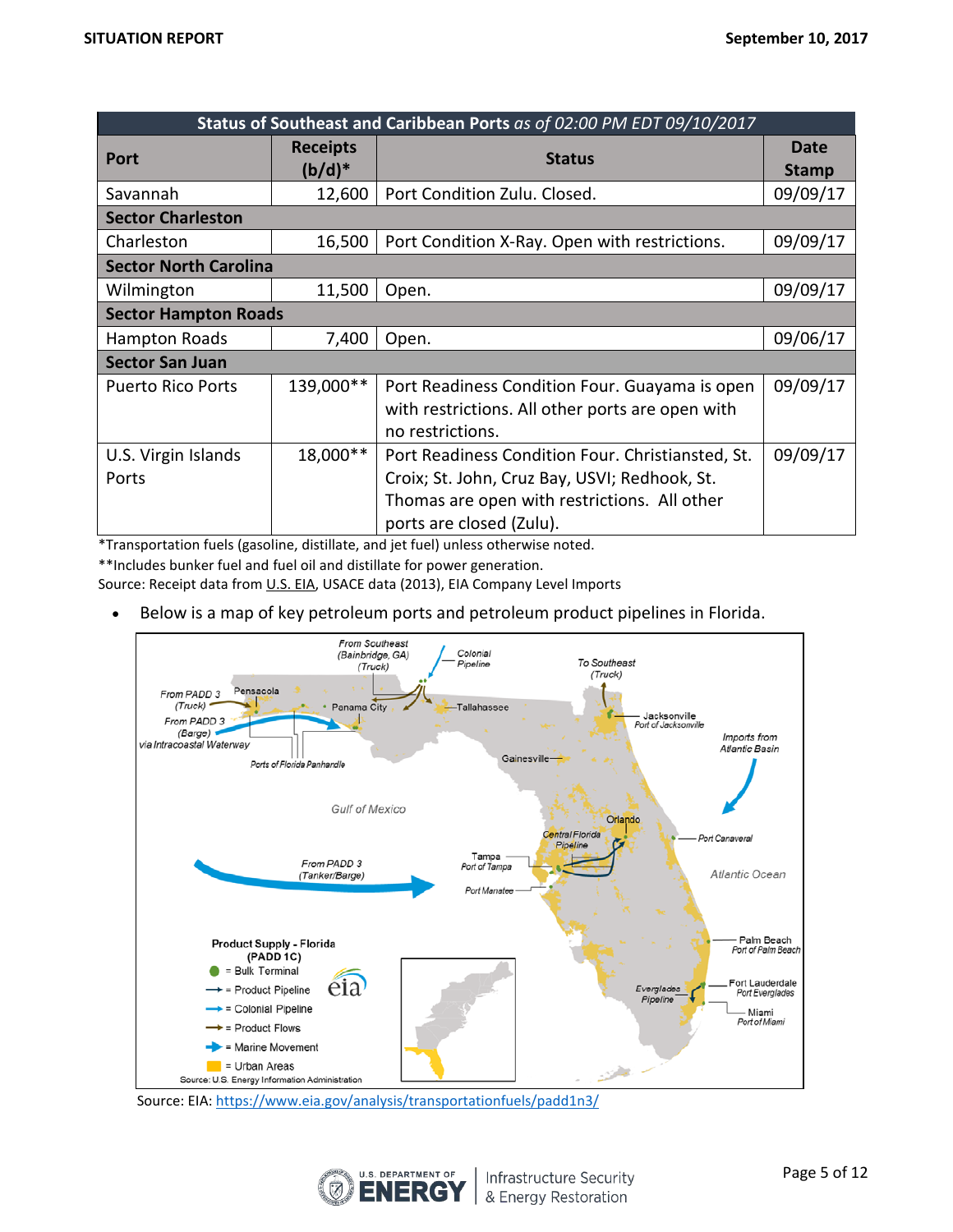# **Hurricane Harvey**

# **OIL & GAS SECTOR**

# **PETROLEUM REFINERIES**

- As of 02:00 PM EDT, September 10, five refineries in the Gulf Coast region were shut down, according to public reports. No refineries began restarting since the last report. These refineries have a combined refining capacity of 1,069,300 b/d, equal to 11.0% of total Gulf Coast (PADD 3) refining capacity and 5.8% of total U.S. refining capacity.
- Six refineries are in the process of restarting after being shut down. This process may take several days or weeks to start producing product, depending whether any damage is found during restart. Production should be assumed to be minimal until restart is completed. These refineries have a combined capacity 2,144,899 b/d, equal to 22.1% of total Gulf Coast (PADD 3) refining capacity and 11.6% of total U.S. refining capacity. No refineries began restarting since the last report.
- At least five refineries in the Gulf Coast region were operating at reduced rates, according to public reports. These refineries have a combined total capacity of 1,427,776 b/d, equal to 14.7% of total Gulf Coast (PADD 3) refining capacity and 7.7% of total U.S. refining capacity. (NOTE: Actual crude throughput (production) reductions are lower than the total combined capacity). No refineries that were operating at reduced rates began operating at full rates since the last report.



The above chart summarizes impacts to Gulf Coast refining capacity as a result of Hurricane Harvey over time, as reported in DOE's Situation Reports. Impacted refining capacity is aggregated into three categories: 1) shutdown refineries (blue), 2) refineries that were shut down and have begun restarting (orange), and refineries that are operating at reduced rates (gray). Refinery statuses are updated based on various news outlets and company websites.

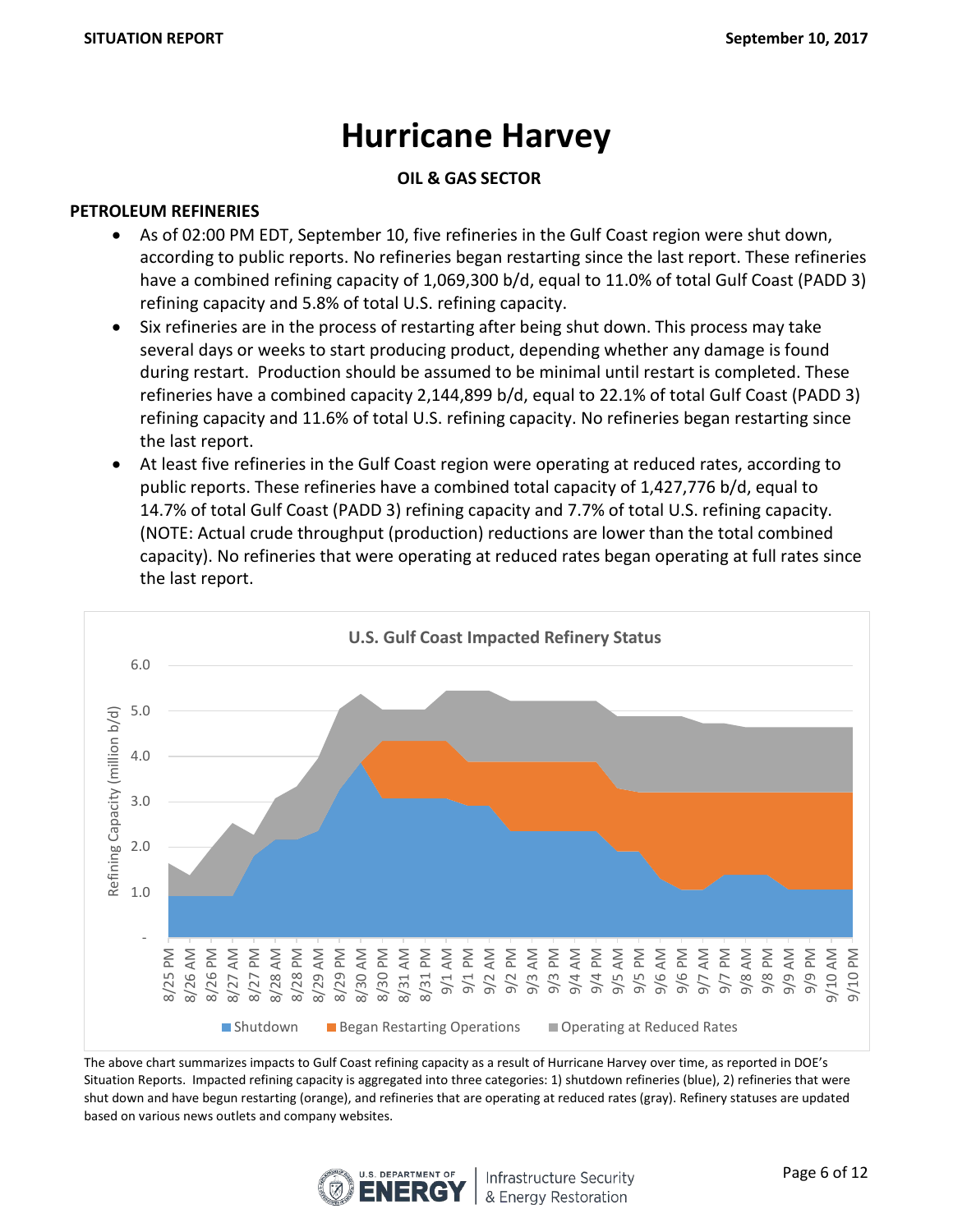### **PORTS**

• The U.S. Coast Guard has set the following conditions for ports and waterways in the U.S. Gulf Coast region as a result of Harvey. Eleven ports are closed or open with restrictions. Crude imports at these ports averaged 2,077,000 b/d from January through May 2017.

|                              | Status of Texas and Louisiana Gulf Coast Ports as of 02:00 PM EDT 09/10/2017 |                                                                       |                   |  |  |
|------------------------------|------------------------------------------------------------------------------|-----------------------------------------------------------------------|-------------------|--|--|
| <b>Port</b>                  | <b>Crude Imports</b><br><b>Jan-May 2017</b><br>(b/d)                         | <b>Status</b>                                                         | <b>Date Stamp</b> |  |  |
| <b>Sector Corpus Christi</b> |                                                                              |                                                                       |                   |  |  |
| <b>Brownsville</b>           | $-$                                                                          | Open.                                                                 | 08/31/17          |  |  |
| Corpus                       | 245,000                                                                      | Port Condition Recovery. Open with restrictions. Allowing             | 09/06/17          |  |  |
| Christi                      |                                                                              | vessels up to 43' draft to transit during daytime hours only.         |                   |  |  |
|                              | <b>Sector Houston and Galveston</b>                                          |                                                                       |                   |  |  |
| Freeport                     | 133,000                                                                      | Open. 24/7. 38' max draft.                                            | 09/05/17          |  |  |
| Galveston                    | 114,000                                                                      | Port Condition Recovery. Open with restrictions. Ship channel         | 09/08/17          |  |  |
|                              |                                                                              | also open with restrictions. Galveston Bay Entrance Channel,          |                   |  |  |
|                              |                                                                              | Outer Bar Channel, Inner Bar Channel, Bolivar Roads                   |                   |  |  |
|                              |                                                                              | Anchorages, Bolivar Roads Channel, and Galveston Harbor open,         |                   |  |  |
|                              |                                                                              | no restrictions, 24/7.                                                |                   |  |  |
| Houston                      | 646,000                                                                      | Port Condition Recovery. Open with restrictions. Houston Ship         | 09/05/17          |  |  |
|                              |                                                                              | Channel open 24/7 below Sidney Sherman bridge with draft              |                   |  |  |
|                              |                                                                              | restrictions:                                                         |                   |  |  |
|                              |                                                                              | Entrance Channel to Houston Cement West - 40-foot<br>max draft.       |                   |  |  |
|                              |                                                                              | Houston Cement West to Sidney Sherman Bridge - 36-                    |                   |  |  |
|                              |                                                                              | foot max draft.                                                       |                   |  |  |
|                              |                                                                              | Intracoastal Waterway open 24/7.                                      |                   |  |  |
| <b>Texas City</b>            | 134,000                                                                      | Open. 24/7.                                                           | 09/05/17          |  |  |
|                              | <b>Sector Port Arthur and Lake Charles</b>                                   |                                                                       |                   |  |  |
| Beaumont                     | 33,000                                                                       | Closed. No ship traffic due to shoaling, barge traffic still allowed. | 09/09/17          |  |  |
| Lake                         | 218,000                                                                      | Port Condition Recovery. Open with restrictions. 37 feet draft        | 09/05/17          |  |  |
| Charles                      |                                                                              | restrictions of the Calcasieu Ship Channel.                           |                   |  |  |
| Nederland                    | $\mathcal{L} \mathcal{L}$                                                    | Port Condition Recovery. Open with restrictions. 38.5 feet draft      | 09/09/17          |  |  |
|                              |                                                                              | restrictions for Sabine-Neches Waterway.                              |                   |  |  |
| Port Arthur                  | 687,000                                                                      | Port Condition Recovery. Open with restrictions. 38.5 feet draft      | 09/09/17          |  |  |
|                              |                                                                              | restrictions for Sabine-Neches Waterway.                              |                   |  |  |
| Port                         | $\rightarrow$                                                                | Port Condition Recovery. Open with restrictions. 38.5 feet draft      | 09/09/17          |  |  |
| Neches                       |                                                                              | restrictions for Sabine-Neches Waterway.                              |                   |  |  |
| Sabine Pass                  | --                                                                           | Port Condition Recovery. Open with restrictions. 38.5 feet draft      | 09/09/17          |  |  |
|                              |                                                                              | restrictions for Sabine-Neches Waterway.                              |                   |  |  |

Source: U.S. Coast Guard

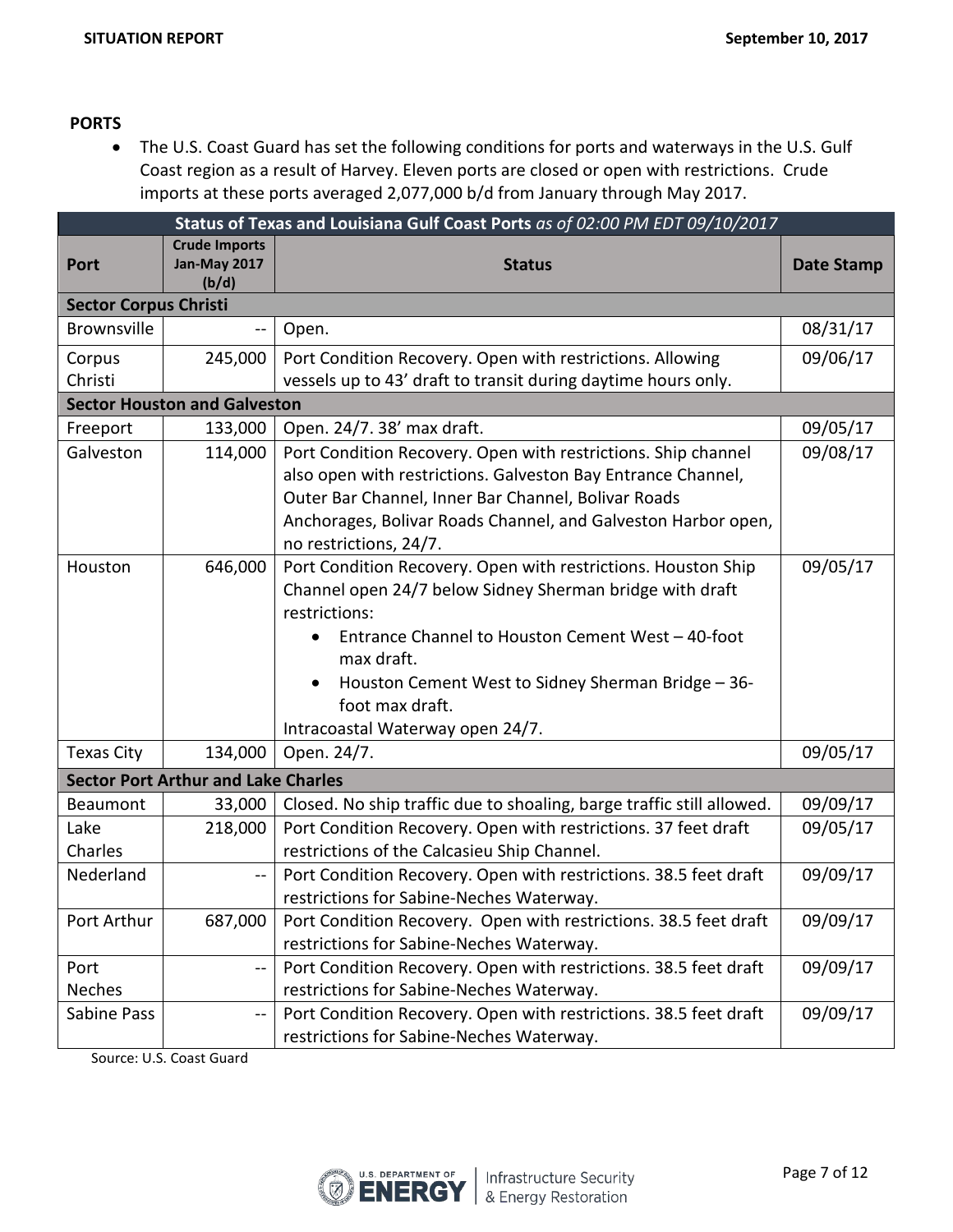# **Emergency Declarations & Waivers**

#### **EMERGENCY DECLARATIONS**

- Twelve states, including Puerto Rico and USVI, have declared state emergencies due to Harvey and Irma. Note that Kansas has not declared a State of Emergency, however is using its resources to assist states affected by Harvey. These declarations automatically waive select Federal Motor Carrier Safety Regulations (FMCSRs), including hours-of-service (HOS) regulations, for motor carriers hauling resources to aid in restoration efforts. The declarations exempt FCMSR in every state along the motor carrier's route as long as the final destination is with the declared disaster areas. Some HOS waivers apply specifically to the movement of petroleum products in or through the state.
- In addition, the Federal Motor Carrier Safety Administration (FMCSA) issued a Regional Emergency Declaration for Hurricane Harvey exempting FMCSRs in the States of Texas and Louisiana. On August 31, the FMCSA expanded the Regional Emergency Declaration to additional states and Washington, DC. On September 6, the Regional Emergency Declaration was extended for states affected by Hurricane Irma. On September 7, the Irma Regional Declaration was expanded again to include states in the Mid-Atlantic and Northeast.

|               | State Emergency Declarations and HOS Waivers as of 02:00 PM EDT 09/10/2017 |              |                        |               |  |  |  |
|---------------|----------------------------------------------------------------------------|--------------|------------------------|---------------|--|--|--|
|               |                                                                            |              | <b>Effective Dates</b> |               |  |  |  |
| <b>State</b>  | <b>Details</b>                                                             | <b>Start</b> | <b>End</b>             | <b>Status</b> |  |  |  |
| Regional      | Regional Emergency Declarations and                                        | For Harvey:  | For Harvey:            | Active        |  |  |  |
| (Multi-State) | FMCSR waivers issued by FMCSA.                                             | 08/25/17     | 09/30/17               |               |  |  |  |
|               |                                                                            |              |                        |               |  |  |  |
|               | For Harvey: Applies to Alabama, Arkansas,                                  | Expanded     | For Irma:              |               |  |  |  |
|               | Colorado, Connecticut, Delaware, Florida,                                  | for Harvey:  | 10/06/17               |               |  |  |  |
|               | Georgia, Illinois, Indiana, Kansas, Kentucky,                              | 08/31/17     |                        |               |  |  |  |
|               | Louisiana, Maryland, Mississippi, Missouri,                                |              |                        |               |  |  |  |
|               | New Jersey, New York, North Carolina,                                      | For Irma:    |                        |               |  |  |  |
|               | Ohio, Oklahoma, Pennsylvania, Tennessee,                                   | 09/06/17     |                        |               |  |  |  |
|               | Texas, South Carolina, Virginia,                                           |              |                        |               |  |  |  |
|               | Washington, D.C., and West Virginia.                                       | Expanded     |                        |               |  |  |  |
|               |                                                                            | For Irma:    |                        |               |  |  |  |
|               | For Irma: Applies to Alabama, Florida,                                     | 09/07/17     |                        |               |  |  |  |
|               | Georgia, Mississippi, North Carolina, South                                |              |                        |               |  |  |  |
|               | Carolina, Tennessee, Connecticut,                                          |              |                        |               |  |  |  |
|               | Delaware, Maine, Maryland,                                                 |              |                        |               |  |  |  |
|               | Massachusetts, New Hampshire, New                                          |              |                        |               |  |  |  |
|               | Jersey, New York, Pennsylvania, Rhode                                      |              |                        |               |  |  |  |
|               | Island, Vermont, Virginia, West Virginia,                                  |              |                        |               |  |  |  |
|               | Washington D.C., the Commonwealth of                                       |              |                        |               |  |  |  |
|               | Puerto Rico and the territory of the U.S.                                  |              |                        |               |  |  |  |
|               | Virgin Islands.                                                            |              |                        |               |  |  |  |

• The table below summarizes emergency declarations and HOS waivers issued by states in response to the impacts of Hurricane Harvey and Hurricane Irma.

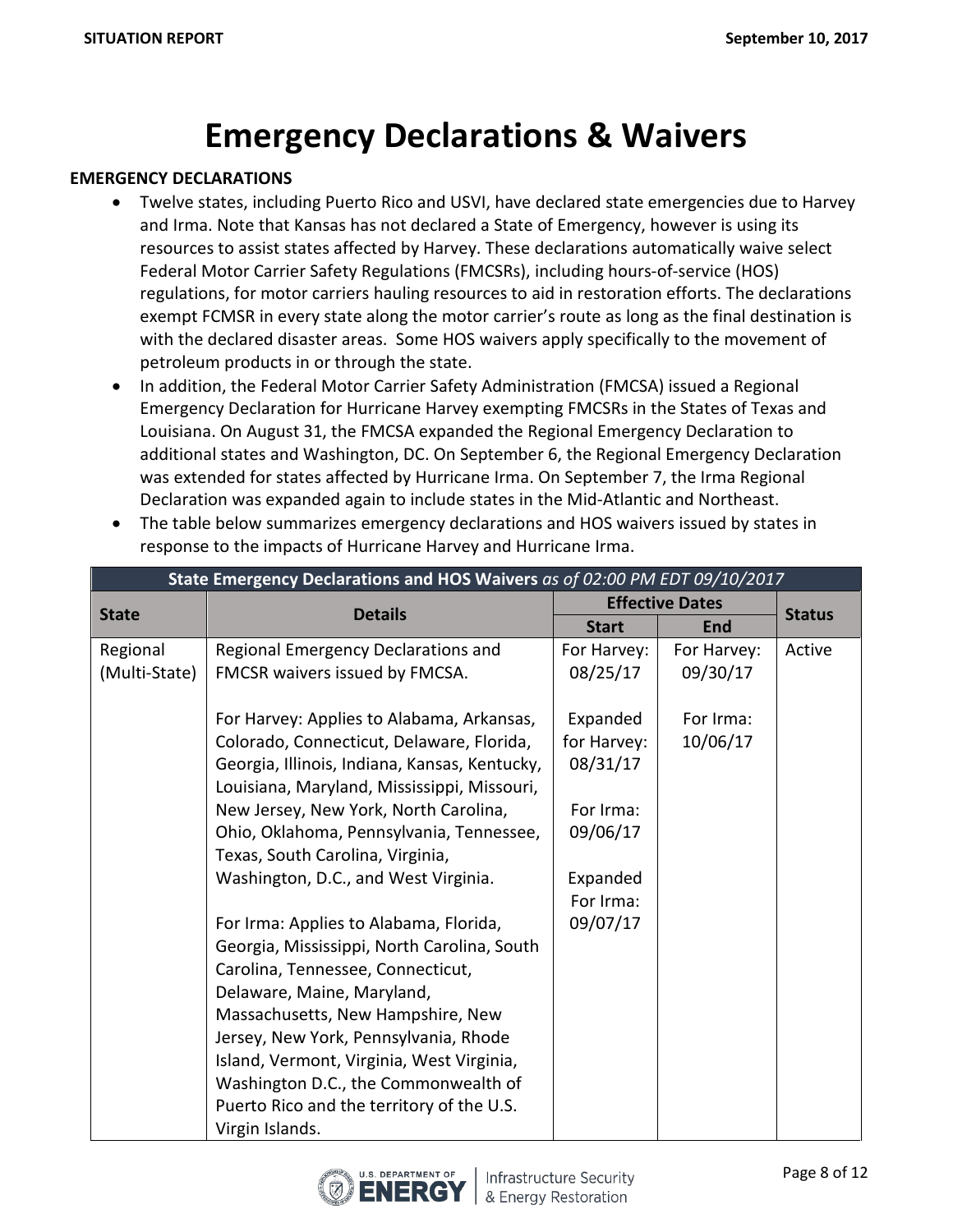| Alabama   | State of Emergency/HOS waiver issued for                                       | 08/30/17    | 09/29/17   | Active |
|-----------|--------------------------------------------------------------------------------|-------------|------------|--------|
|           | petroleum products and petroleum-related                                       |             |            |        |
|           | supplies, goods, and services in the State.                                    |             |            |        |
|           |                                                                                |             |            |        |
|           | International Registration Plan and<br><b>International Fuel Tax Agreement</b> | 09/08/17    | 10/08/17   |        |
|           | requirement suspended for vehicles                                             |             |            |        |
|           | engaged in or travelling through Alabama                                       |             |            |        |
|           | for disaster relief efforts in Florida.                                        |             |            |        |
| Florida   | State of Emergency/HOS waiver                                                  | 09/04/17    | 11/03/17   | Active |
| Georgia   | State of Emergency/HOS waiver expanded                                         | For Harvey: | 09/22/17   | Active |
|           | to 92 counties in Georgia on 9/08.                                             | 08/30/17    |            |        |
|           |                                                                                |             |            |        |
|           |                                                                                | For Irma:   |            |        |
|           |                                                                                | 09/07/17    |            |        |
|           |                                                                                |             |            |        |
|           |                                                                                | Expanded    |            |        |
|           |                                                                                | for Irma:   |            |        |
|           |                                                                                | 09/08/17    |            |        |
| Kansas    | Governor acknowledged state of                                                 | 08/30/17    | 09/30/17   | Active |
|           | emergency in Texas and declared that                                           |             |            |        |
|           | licensing rules, registration and fuel tax                                     |             |            |        |
|           | permits, and oversize vehicle permit fees                                      |             |            |        |
|           | are waived for motor carriers and persons                                      |             |            |        |
|           | operating motor vehicles directly                                              |             |            |        |
|           | participating in the relief and restoration                                    |             |            |        |
|           | effort.                                                                        |             |            |        |
| Kentucky  | State of Emergency/HOS waiver issued for                                       | 08/28/17    | 09/27/17   | Active |
|           | transporters of food, water, medicine, fuel                                    |             |            |        |
|           | and other commodities within the affected                                      |             |            |        |
|           | areas to aid in emergency response of                                          |             |            |        |
|           | affected areas.                                                                |             |            |        |
|           | <b>State of Emergency Declaration/HOS</b>                                      | 08/31/17    | 09/30/17   | Active |
|           | waiver for petroleum products.                                                 |             |            |        |
| Louisiana | State of Emergency.                                                            | 08/23/17    | <b>TBD</b> | Active |
|           |                                                                                |             |            |        |
|           |                                                                                |             |            |        |
| Michigan  | State of Emergency/HOS waiver issued for                                       | 08/31/17    | 09/15/17   | Active |
|           | petroleum products through the state.                                          |             |            |        |
| North     | State of Emergency/HOS waiver issued for                                       | 08/31/17    | 09/30/17   | Active |
| Carolina  | petroleum products.                                                            |             |            |        |
|           |                                                                                |             |            |        |
|           | State of Emergency/HOS waiver issued for                                       | 09/07/17    | 10/06/17   | Active |
|           | petroleum products, and emergency relief                                       |             |            |        |

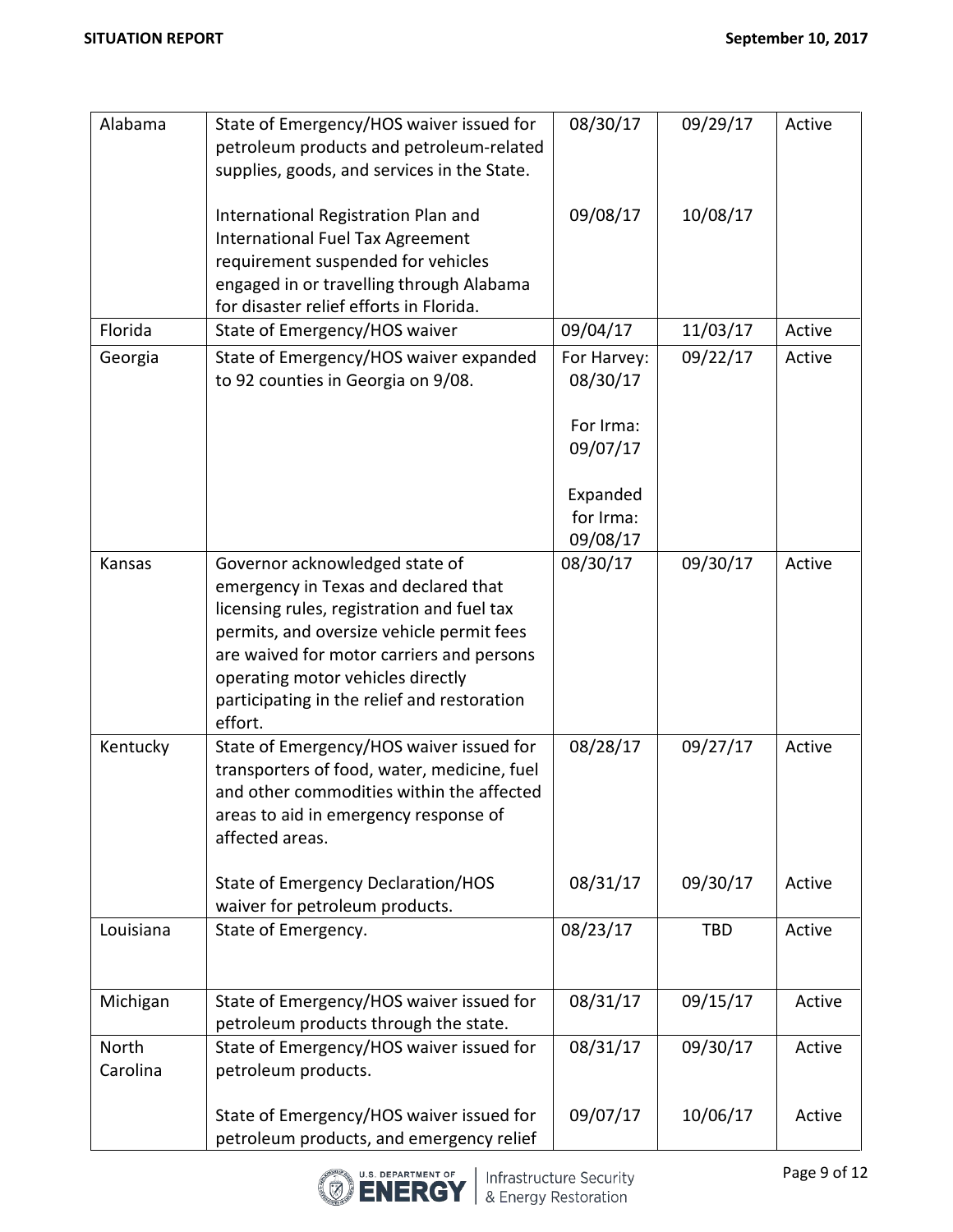|                    | supplies and services through the state.   |             |              |        |
|--------------------|--------------------------------------------|-------------|--------------|--------|
| <b>Puerto Rico</b> | State of Emergency/HOS waiver              | 09/04/17    |              | Active |
| South              | State of Emergency/HOS waiver issued for   | 09/06/17    | 10/06/17     | Active |
| Carolina           | petroleum products through the state.      |             |              |        |
| Texas              | State of Disaster declared for 61 counties | 08/23/17    | <b>TBD</b>   | Active |
|                    | in Texas.                                  | Expanded:   |              |        |
|                    |                                            | 08/30/17    |              |        |
|                    |                                            | Expanded:   |              |        |
|                    |                                            | 09/01/17    |              |        |
| Virginia           | State of Emergency/HOS waiver issued for   | For Harvey: | For Harvey:  | Active |
|                    | petroleum products through the state.      | 09/01/17    | 09/15/17     |        |
|                    |                                            | For Irma:   | For Irma:    |        |
|                    |                                            | 09/07/17    | 06/30/18, or |        |
|                    |                                            |             | rescinded.   |        |
| U.S. Virgin        | State of Emergency/HOS waiver              | 09/04/17    |              | Active |
| Islands            |                                            |             |              |        |

Sources: [U.S. Department of Transportation;](http://www.fmcsa.dot.gov/emergency) Governor Office Websites

#### **FUEL WAIVERS**

- The table below lists fuel-related waivers issued by the U.S. Environmental Protection Agency (U.S. EPA) and State agencies for Hurricanes Harvey and Irma.
- On August 30, U.S. EPA issued a multi-state (13 states) waiver for requirements of low-RVP conventional gasoline and reformulated gasoline (RFG) in response to Hurricane Harvey. The next day, the waiver was expanded to include 38 states and Washington, DC. On September 7, in preparation for Hurricane Irma, the EPA extended the temporary waiver until September 26. In addition, EPA extended the Low Volatility SIP waiver in Texas and other federally-enforceable areas through September 16.

|              | State Fuel Waivers as of 02:00 PM EDT 09/10/2017 |                  |                        |          |               |  |
|--------------|--------------------------------------------------|------------------|------------------------|----------|---------------|--|
| <b>State</b> | <b>Waiver</b>                                    |                  | <b>Effective Dates</b> |          |               |  |
|              |                                                  | <b>Issued By</b> | <b>Start</b>           | End      | <b>Status</b> |  |
| Multi-       | <b>RVP</b> standard waived for gasoline sold in  | U.S. EPA         | For Harvey:            | For RVP: | Active        |  |
| state        | affected counties where low-RVP gasoline is      |                  | 08/30/17               | 09/15/17 |               |  |
| waiver       | required (9.0 RVP or lower). Allows sale of      |                  |                        |          |               |  |
|              | gasoline up to 11.5 psi RVP in all states        |                  | Expanded               | For RFG: |               |  |
|              | located in PADD 1, PADD 2, and PADD 3.           |                  | for Harvey:            | 09/26/17 |               |  |
|              | RFG standard is also waived in the designated    |                  | 08/31/17               |          |               |  |
|              | regions. Also waived are provisions prohibiting  |                  |                        |          |               |  |
|              | the blending of RFG blendstock with              |                  | Extended               |          |               |  |
|              | conventional gasolines or blendstocks.           |                  | for Irma:              |          |               |  |
|              |                                                  |                  | 09/07/17               |          |               |  |
| TX           | RFG requirement waived in Houston-               | U.S. EPA         | 08/25/17               | 09/15/17 | Active        |  |
|              | Galveston-Brazoria areas. Waiver expanded to     |                  |                        |          |               |  |
|              | four-county Dallas-Fort Worth RFG area 8/26.     |                  | Expanded:              |          |               |  |
|              | Allows the sale or distribution of conventional  |                  | 08/26/17               |          |               |  |

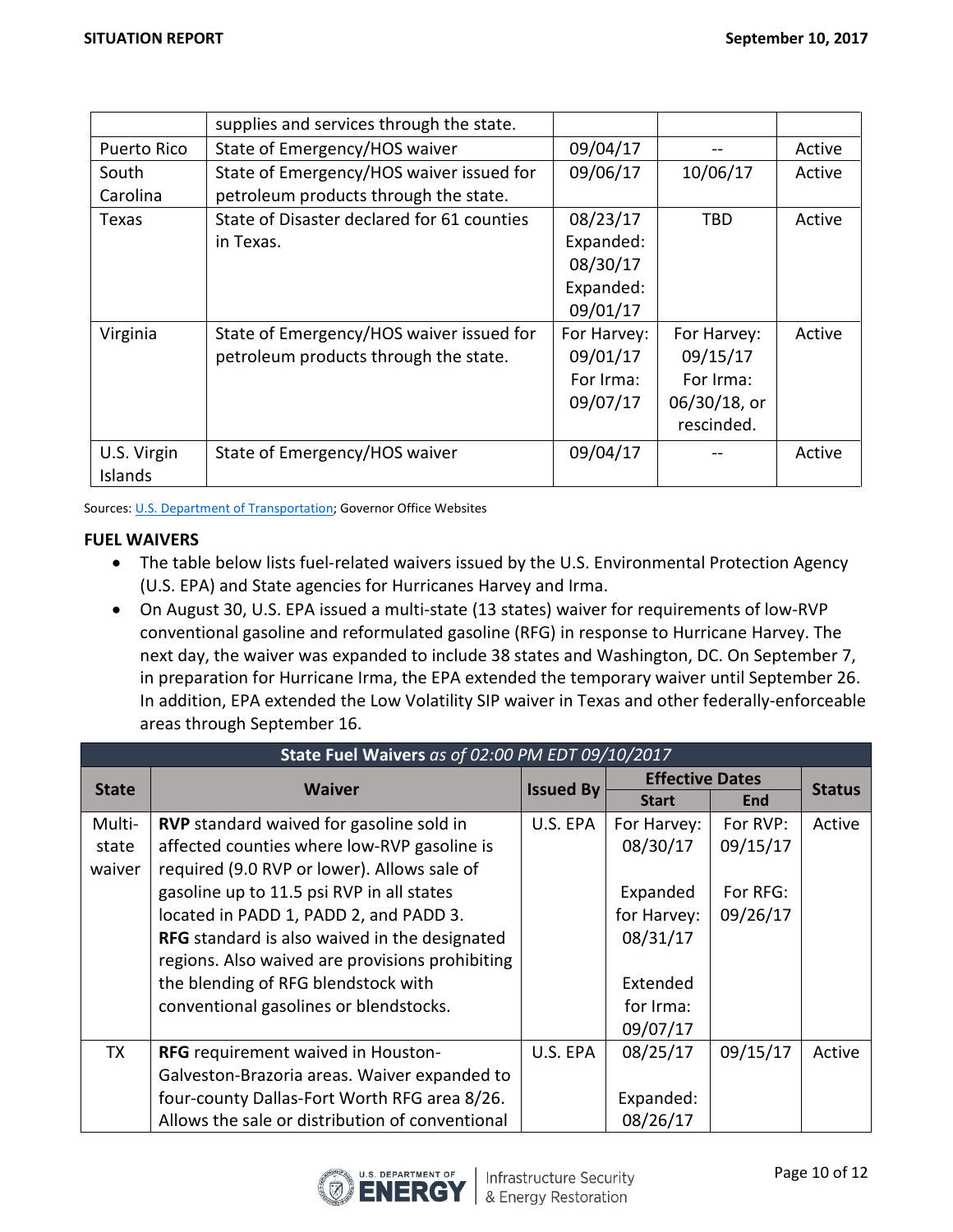|              | State Fuel Waivers as of 02:00 PM EDT 09/10/2017                       |                  |                        |          |               |  |
|--------------|------------------------------------------------------------------------|------------------|------------------------|----------|---------------|--|
| <b>State</b> | <b>Waiver</b>                                                          | <b>Issued By</b> | <b>Effective Dates</b> |          | <b>Status</b> |  |
|              |                                                                        |                  | <b>Start</b>           | End      |               |  |
|              | gasoline.                                                              |                  |                        |          |               |  |
| <b>TX</b>    | 7.8 psi RVP standard waived for gasoline sold                          | U.S. EPA         | 08/25/17               | 09/16/17 | Active        |  |
|              | in 20 counties where low-RVP gasoline is                               |                  |                        |          |               |  |
|              | required and are also under the Governor's                             |                  |                        |          |               |  |
|              | Disaster Declaration. Waiver expanded to 98                            |                  |                        |          |               |  |
|              | counties required to use low-RVP fuel 8/26.                            |                  |                        |          |               |  |
|              | Allows sale of gasoline up to 9.0 psi RVP.                             |                  |                        |          |               |  |
| <b>TX</b>    | Limited waiver of highway diesel fuel red dye                          | U.S. EPA         | 08/29/17               | 09/15/17 | Active        |  |
|              | requirements. Allows sale, distribution, and                           |                  |                        |          |               |  |
|              | use of red dye NRLM diesel fuel for use in                             |                  |                        |          |               |  |
|              | highway diesel vehicles, but diesel fuel must                          |                  |                        |          |               |  |
| FL.          | meet 15 ppm standard.<br>Limited waiver of highway diesel fuel red dye | U.S. EPA         | 09/06/17               | 09/22/17 | Active        |  |
|              | requirements. Allows sale, distribution, and                           |                  |                        |          |               |  |
|              | use of red dye NRLM diesel fuel for use in                             |                  |                        |          |               |  |
|              | highway diesel vehicles, but diesel fuel must                          |                  |                        |          |               |  |
|              | meet 15 ppm standard.                                                  |                  |                        |          |               |  |
| LA           | RVP requirements of 7.8 psi and 9.0 psi                                | State of         | 08/29/17               | 09/15/17 | Active        |  |
|              | waived in applicable areas. Permits the sale or                        | Louisiana        |                        |          |               |  |
|              | distribution of winter gasoline with an 11.5 psi                       |                  | Expanded:              |          |               |  |
|              | RVP.                                                                   |                  | 08/30/17               |          |               |  |
| MI           | RVP regulations waived. Permits the                                    | State of         | 08/31/17               | 09/15/17 | Active        |  |
|              | transportation and sale of motor fuels 9.0 psi                         | Michigan         |                        |          |               |  |
|              | RVP in Wayne, Oakland, Macomb, St. Clair,                              |                  |                        |          |               |  |
|              | Livingston, Washtenaw, Monroe, and                                     |                  |                        |          |               |  |
|              | Lenawee counties, and up to 11.5 psi RVP                               |                  |                        |          |               |  |
|              | elsewhere in Michigan.                                                 |                  |                        |          |               |  |
| <b>MS</b>    | <b>RVP</b> standards of 9.0 psi waived. Permits the                    | State of         | 08/30/17               | 09/15/17 | Active        |  |
|              | sale or distribution of winter gasoline with an                        | Mississippi      |                        |          |               |  |
|              | 11.5 psi RVP.                                                          |                  |                        |          |               |  |
| SC           | RVP standards of 9.0 psi waived. Permits the                           | State of         | 09/07/17               | 10/31/17 | Active        |  |
|              | sale or distribution of winter gasoline with an                        | South            |                        |          |               |  |
|              | 11.5 psi RVP. Allows the comingling of RFG                             | Carolina         |                        |          |               |  |
|              | with conventional gasoline. Waives butane                              |                  |                        |          |               |  |
|              | blending and $T V/L = 20$ requirements.                                |                  |                        |          |               |  |
| VA           | Waived the RVP limit for gasoline ethanol                              | State of         | 09/01/17               | Until    | Active        |  |
|              | blends prescribed by regulations. Extended                             | Virginia         |                        | further  |               |  |
|              | waiver to apply through duration of Hurricane                          |                  | Extended:              | notice.  |               |  |
|              | Irma impact on 9/8.                                                    |                  | 09/08/17               |          |               |  |

Sources: U.S. Environmental Protection Agency; State Governments